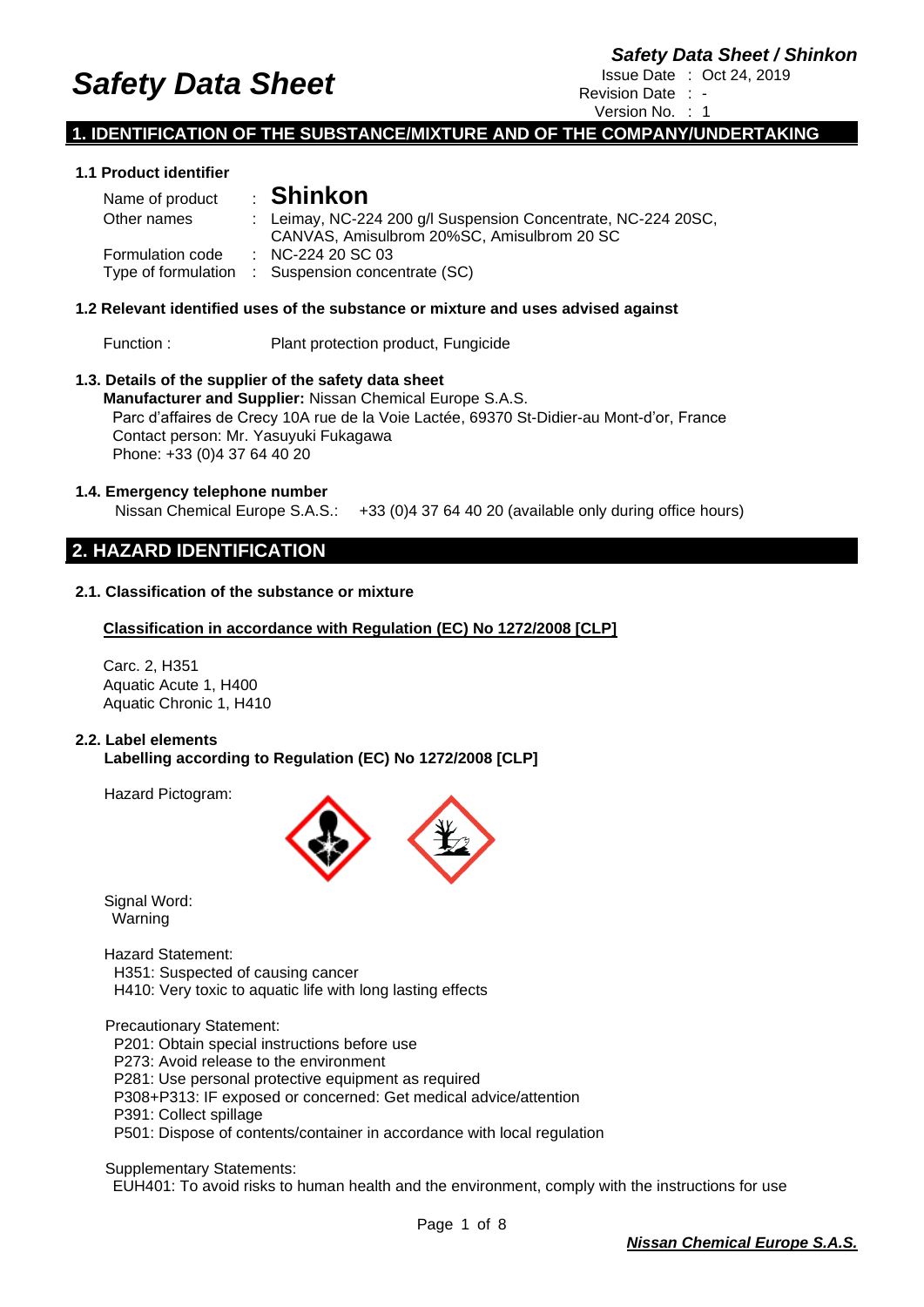# **2. HAZARD IDENTIFICATION (continued)**

### **2.3. Other hazards**

The product will be regarded to be neither PBT nor vPvB.

### **3. COMPOSITION/INFORMATION OF INGREDIENTS**

#### **Substance or mixture:** Mixture

#### **Chemical Composition:**

| Water |  |  |
|-------|--|--|
|       |  |  |

### **Active Ingredient**

| Common Name                          | : Amisulbrom                                                                            |
|--------------------------------------|-----------------------------------------------------------------------------------------|
| Code No.                             | : $NC-224$                                                                              |
| CAS No.                              | $: 348635 - 87 - 0$                                                                     |
|                                      | Chemical Name (CA) : 3-[(3-bromo-6-fluoro-2-methy-1H-indol-1-yl)sulfonyl]-N,N-dimethyl- |
|                                      | 1H-1,2,4-triazole-1-sulfonamide                                                         |
|                                      | (IUPAC): 3-(3-bromo-6-fluoro-2-methylindol-1-ylsulfonyl)-N,N-dimethyl-                  |
|                                      | 1,2,4-triazole-1-sulfonamide                                                            |
|                                      | Classification in accordance with Regulation (EC) No 1272/2008:                         |
|                                      | Eye Irri. 2, Acute Toxicity 4, Carc. 2, Aquatic Acute 1, Aquatic Chronic 1              |
|                                      | H319, H332, H351, H400, H410                                                            |
| REACH registration No.: Not assigned |                                                                                         |
| EINECS or ELINCS No.: Not available  |                                                                                         |

### **Inert Ingredient 1**

| Poly(oxy-1,2-ethanediyl), .alpha.-[tris(1-phenylethyl)phenyl]-.omega.-hydroxy- |
|--------------------------------------------------------------------------------|
| $: 99734-09-5$                                                                 |
| $: 5\%$ w/w                                                                    |
| Classification in accordance with Regulation (EC) No 1272/2008:                |
| Aquatic Chronic 3                                                              |
| H412                                                                           |
| REACH registration No.: Not disclosed                                          |
| EINECS or ELINCS No.: 619-457-8                                                |
|                                                                                |

### **Inert Ingredient 2**

| <b>Chemical Name</b>                     | : Alkylpolyglucoside                                            |
|------------------------------------------|-----------------------------------------------------------------|
| CAS No.                                  | $: 10615 - 47 - 9$                                              |
| Content                                  | $: 20\%$ w/w                                                    |
|                                          | Classification in accordance with Regulation (EC) No 1272/2008: |
|                                          | Eye Dam. 1                                                      |
|                                          | H <sub>318</sub>                                                |
| REACH registration No.: 01-2119489418-23 |                                                                 |
| EINECS or ELINCS No.: Not disclosed      |                                                                 |

### **4. FIRST AID MEASURES**

### **4.1. Description of first aid measures**

**Eye contact :** Immediately rinse with running water for at least 15 minutes. Seek medical advice.

- **Skin contact :** Remove all contaminated clothing, shoes and socks from the affected area. Wash material off the skin in flowing water or shower with soap. If irritation persists, consult a physician immediately.
- **Inhalation :** If respiratory discomfort occurs, move the person to fresh air. If not breathing, give mouth-to-mouth resuscitation (or an artificial respiration). Keep warm with blanket and keep at rest. Seek emergency medical advice.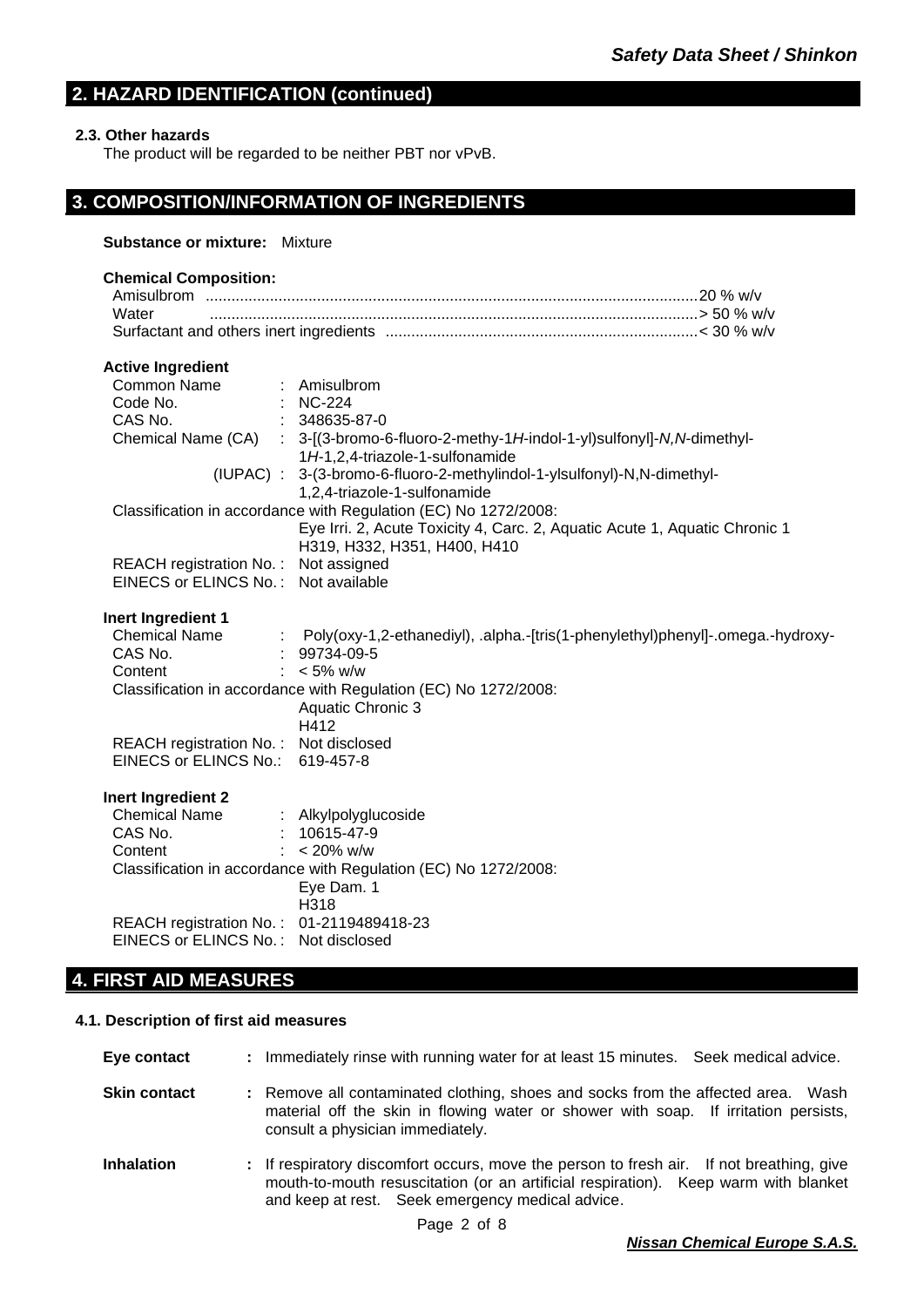**Ingestion :** Do not induce vomiting. Wash out mouth with water. Do not given anything by mouth if person is unconscious. Seek emergency medical advice.

### **4.2. Most important symptoms and effects, both acute and delayed**

No symptoms have been identified in humans to date.

### **4.3. Indication of any immediate medical attention and special treatment needed**

Treat based on judgment by physician in response to symptoms of patient. No specific antidotes are known.

# **5. FIRE-FIGHTING MEASURES**

### **5.1. Extinguishing media**

Suitable extinguishing media : Water, foam, dry chemicals or carbon dioxide.

Extinguishing media which shall not : High volume water jet. be used for safety reasons

### **5.2. Special hazards arising from the substance or mixture**

Carbon dioxide, carbon monoxide, halogenated compounds and oxides of nitrogen and sulfur are potential thermal decomposed products.

### **5.3. Advice for firefighters**

In the event of fire and/or explosion do not breathe fumes. Use self-contained breathing apparatus and protective clothing

Remove product from areas of fire, or otherwise cool containers with water in order to avoid pressure being built up due to heat.

# **6. ACCIDENTAL RELEASE MEASURES**

### **6.1. Personal precautions, protective equipment and emergency procedures**

Wear suitable protective clothing, shoes, gloves and goggles. Avoid contact with spilled product or contaminated surfaces. When dealing with a spillage do not eat, drink or smoke.

### **6.2. Environmental precautions**

Keep unauthorized persons, children and animals away from the affected area. Prevent spillage from entering the drainage systems or watercourses.

### **6.3. Methods and material for containment and cleaning up**

Carefully sweep up and collect the spilled material using an inert absorbent material (sand, vermiculite, or sawdust) and place in a closed container (drum) for disposal. Remove (large quantities) with vacuum truck. Do not raise dust. Wash affected area with water containing detergent.

### **6.4. Reference to other sections**

See section 8 for personnel protective equipment. See section 13 for waste disposal.

# **7. HANDLING AND STORAGE**

### **7.1. Precautions for safe handling**

No specific precautions required when handling unopened packs/containers. Avoid contact with skin or eyes. Protect containers against physical damage. Wear suitable protective clothing, shoes, gloves and goggle during handling. Do not eat, drink, or smoke during the work. Prevent spillage from entering the drainage systems or watercourses.

### **7.2. Conditions for safe storage, including any incompatibilities**

Keep tightly closed in original labeled container. Store in a cool and dry place and protect from direct sunlight. Keep away from the reach of children. Keep away from foods, drinks and animal feeding stuffs.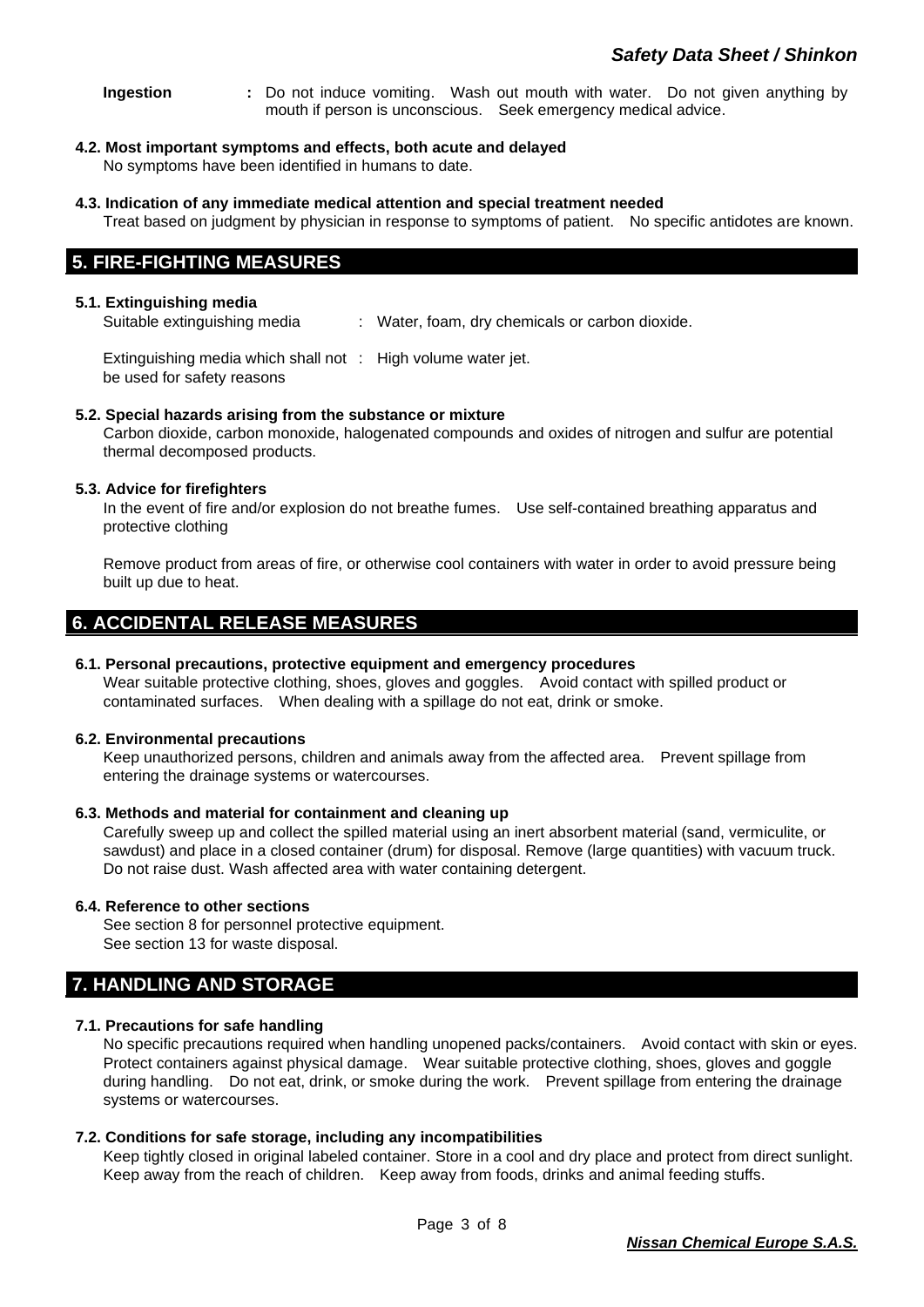### **7.3. Specific end use(s)**

Use this product only for plant protection.

# **8. EXPOSURE CONTROL/PERSONAL PROTECTION**

### **8.1. Control parameters**

Exposure limit values (DNEL, PNEC) : Not established.

| 8.2. Exposure controls<br>Exposure controls<br>Occupational exposure controls |                                                                         |
|-------------------------------------------------------------------------------|-------------------------------------------------------------------------|
| Respiratory protection                                                        | Particle filter with medium efficiency for solid and liquid particles   |
| Hand protection                                                               | : Chemical resistant gloves, Rubber gloves                              |
| Eye protection                                                                | : Safety glasses or goggles                                             |
| Skin protection                                                               | Impervious clothing such as gloves, apron or PVC boots                  |
| Environmental exposure controls                                               | Prevent spillage from entering the drainage systems or<br>watercourses. |

# **9. PHYSICAL AND CHEMICAL PROPERTIES**

### **9.1. Information on basic physical and chemical properties**

| Appearance                       | Off white, opaque liquid                                                  |
|----------------------------------|---------------------------------------------------------------------------|
| Odour                            | <b>Odourless</b>                                                          |
| рH                               | 8.1 in distilled water (1% w/v suspension)                                |
| Melting point/melting range      | Not required<br>÷                                                         |
| Boiling point/boiling range      | Approximately 102°C<br>÷                                                  |
| <b>Flash point</b>               | None determinable; no flash point observed                                |
| <b>Evaporation rate</b>          | Not available                                                             |
| <b>Flammability</b>              | Not applicable. The preparation is a liquid, not a solid or gas.          |
| <b>Explosive properties</b>      | Not explosive                                                             |
| <b>Oxidising properties</b>      | Not oxidising                                                             |
| Vapor pressure                   | 1.8 x 10 $\textdegree$ Pa at 25 $\textdegree$ C (amisulbrom)              |
| <b>Relative density</b>          | 1.13<br>÷                                                                 |
| <b>Solubility</b>                | Toluene 88.6 g/L, Methanol 10.1 g/L at 20°C (amisulbrom)                  |
| <b>Water solubility</b>          | 0.11 mg/l at 20°C (amisulbrom)                                            |
| <b>Partition coefficient</b>     | Log Pow (n-octanol/water) = $4.4$ (amisulbrom)                            |
| (n-octanol/water)                |                                                                           |
| <b>Viscosity</b>                 | 120 to 3000 mPa.s at 20 $^{\circ}$ C, 50 to 2000 mPa.s at 40 $^{\circ}$ C |
| Vapor density                    | Not available                                                             |
| <b>Auto-ignition temperature</b> | Not self-igniting below 400°C                                             |
| <b>Decomposition temperature</b> | Not available.                                                            |
|                                  |                                                                           |

### **9.2. Other information**

No other information is available.

# **10. STABILITY AND REACTIVITY**

### **10.1. Reactivity**

May react with strong bases, acids or strong oxidizing agents, such as chlorates, nitrates, peroxides.

### **10.2. Chemical stability**

Stable under normal ambient storage conditions.

### **10.3. Possibility of hazardous reactions**

Hazardous reactions will not occur.

### **10.4. Conditions to avoid**

Avoid high temperatures. Protect from sunlight, open flame, sources of heat and humidity.

### **10.5. Incompatible materials**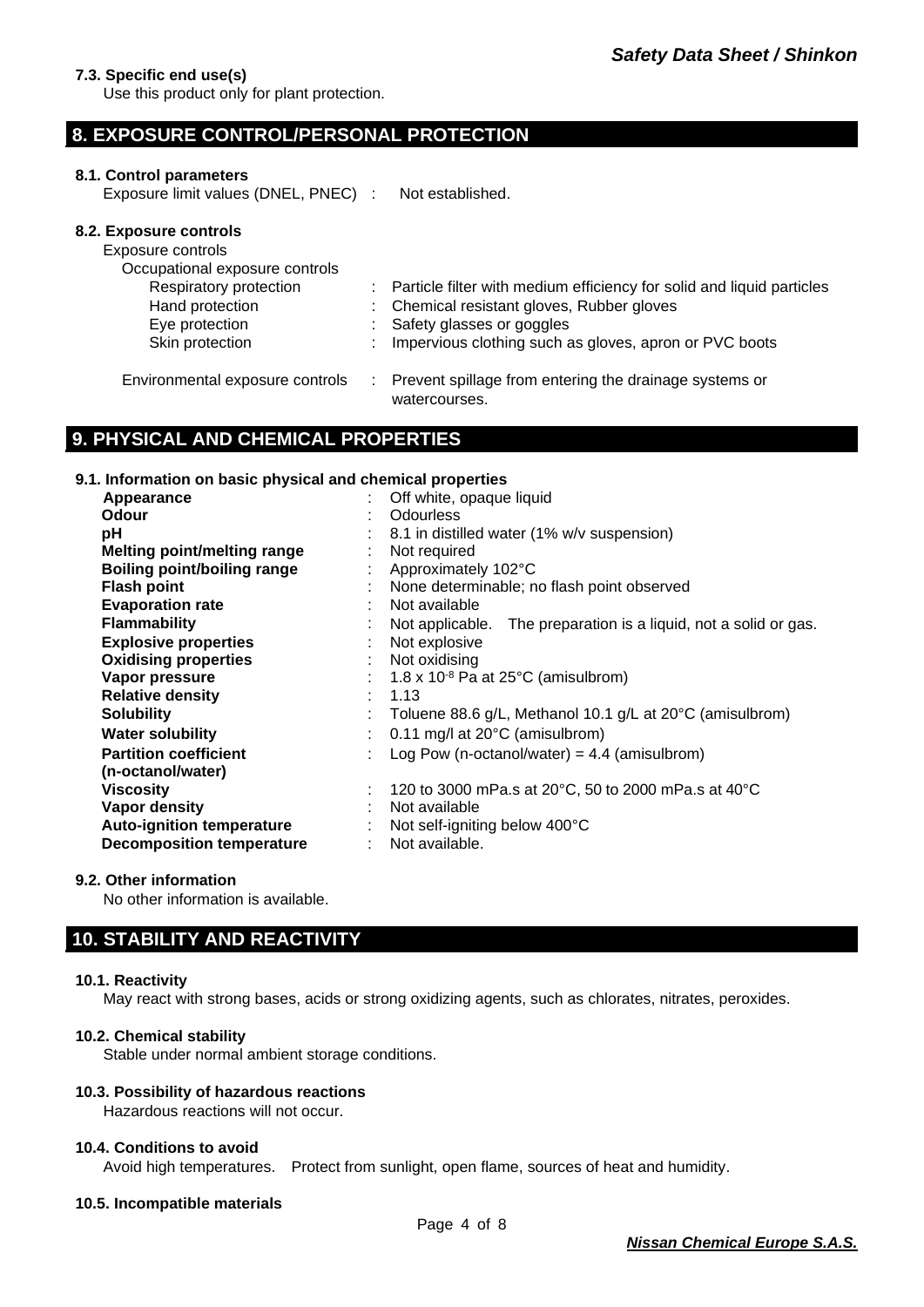### *Safety Data Sheet / Shinkon*

May react with strong bases, acids or strong oxidizing agents, such as chlorates, nitrates, peroxides.

#### **10.6. Hazardous decomposition products**

None hazardous decomposition products under normal conditions of storage and use. Thermal decomposition products include carbon monoxide, sulfur oxides and halogenated compounds.

### **11. TOXICOLOGICAL INFORMATION**

**11.1. Information on toxicological effects**

**Product**

| <b>Acute oral toxicity</b>       | : $LD_{50}$ (rats)                   | >5000 mg/kg         |
|----------------------------------|--------------------------------------|---------------------|
| <b>Acute dermal toxicity</b>     | : $LD_{50}$ (rats)                   | >5000 mg/kg         |
| <b>Acute inhalation toxicity</b> | $\therefore$ LC <sub>50</sub> (rats) | >6.43 mg/l (4 hrs.) |
| <b>Eye irritation</b>            | $:$ (rabbits)                        | Not irritant        |
| <b>Skin irritation</b>           | $:$ (rabbits)                        | Not irritant        |
| <b>Sensitization</b>             | : (guinea pigs)                      | Not a sensitizer    |

| Amisulbrom active ingredient |                              |  |
|------------------------------|------------------------------|--|
|                              | Texicolination motobolism an |  |

| Toxicokinetics, metabolism and       | Rapidly absorbed $(C_{\text{max}}2$ -6 hr). | 50% oral absorption based on                        |
|--------------------------------------|---------------------------------------------|-----------------------------------------------------|
| distribution                         | biliary and urinary excretion.              | Rapidly distributed but, no                         |
|                                      | evidence for accumulation.                  |                                                     |
| Short-term oral toxicity (90 days)   | NOAEL (rats)                                | 171/587 mg/kg/day (M/F)                             |
| Short-term oral toxicity (1 year)    | NOAEL (dogs)                                | 100 mg/kg/day                                       |
| Short-term dermal toxicity (21 days) | NOAEL (rats)                                | 300/1000 mg/kg/day (M/F)                            |
| Chronic (1 years)                    | NOEL (rats)                                 | 11.1/14.3 mg/kg/day                                 |
| <b>Carcinogenicity (2 years)</b>     | NOEL (rats)                                 | 96/129 mg/kg/day (M/F). Not carcinogenic            |
| <b>Reproductive toxicity</b>         | NOAEL (rats)                                | 1200/261 mg/kg/day (Reproduction, M/F)              |
|                                      |                                             | No effects on reproduction                          |
| <b>Developmental toxicity</b>        | NOEL (rabbits)                              | 300 mg/kg/day. Not teratogenic                      |
| <b>Mutagenicity</b>                  | Not mutagenic                               | (Negative in <i>in vitro &amp; in vivo</i> studies) |

### **12. ECOLOGICAL INFORMATION**

**12.1 Ecotoxicity**

**Product**

| <b>Toxicity to fish</b>      | $LC_{50}$ (96 h, Cyprinus carpio)                      | 1900 $\mu$ g as/l |  |
|------------------------------|--------------------------------------------------------|-------------------|--|
| <b>Toxicity to Daphnia</b>   | : $EC_{50}$ (48 h, Daphnia magna)                      | 44 $\mu$ g as/l   |  |
| <b>Toxicity to algae</b>     | : $E_bC_{50}$ (96 h, P. subcapitata)                   | $42 \mu g$ as/l   |  |
| <b>Toxicity to bees</b>      | : LD <sub>50</sub> (Oral/Contact, 48h, Apis mellifera) | $>100 \mu$ g/bee  |  |
| <b>Toxicity to earthworm</b> | : $LC_{50}$ (14-day)                                   | $>1000$ ppm       |  |
|                              |                                                        |                   |  |

**Amisulbrom active ingredient**

| <b>Toxicity to bird</b>      | $\therefore$ LD <sub>50</sub> (Bobwhite quail and Mallard duck)                                                          | >2000 mg/kg         |
|------------------------------|--------------------------------------------------------------------------------------------------------------------------|---------------------|
| <b>Toxicity to bees</b>      | : $LD_{50}$ (Oral/Contact, 48h, Apis mellifera)                                                                          | $>100 \mu g/bee$    |
| <b>Toxicity to earthworm</b> | : $LC_{50}$ (14 days, <i>Eisenia foetidat</i> )                                                                          | >1000 mg/kg of soil |
| Soil micro-organism          | : No long-term influence on nitrogen and carbon transformation $\left\langle \langle 25\% \rangle \right\rangle$ effect) |                     |
| Sewage treatment             | : No inhibitory effect                                                                                                   |                     |

### **12.2. Persistence and degradability**

#### **Product**

Field studies with the product in 5 locations in EU indicate that mean  $DT_{50}$  was 6.9 days.

### **Amisulbrom active ingredient**

Amisulbrom is hydrolytically degraded, especially rapidly under alkaline condition. Amisulbrom is readily degraded in soils and water/sediment systems.

| Hydrolysis (20°C)             |                             | : $DT_{50}$ 163 days (pH 4) |                                                                |
|-------------------------------|-----------------------------|-----------------------------|----------------------------------------------------------------|
|                               |                             | 140 days $(pH7)$            |                                                                |
|                               |                             | 16 days $(\text{pH } 9)$    |                                                                |
| Aqueous photolysis (25°C)     |                             |                             | $\therefore$ DT <sub>50</sub> 6.1 hours (pH 4, xenon arc lamp) |
| Degradation in soil (20°C)    |                             |                             | $\therefore$ DT <sub>50</sub> 60 days (Geometric mean)         |
| <b>Ready biodegradability</b> | : Not readily biodegradable |                             |                                                                |
|                               |                             |                             |                                                                |

Page 5 of 8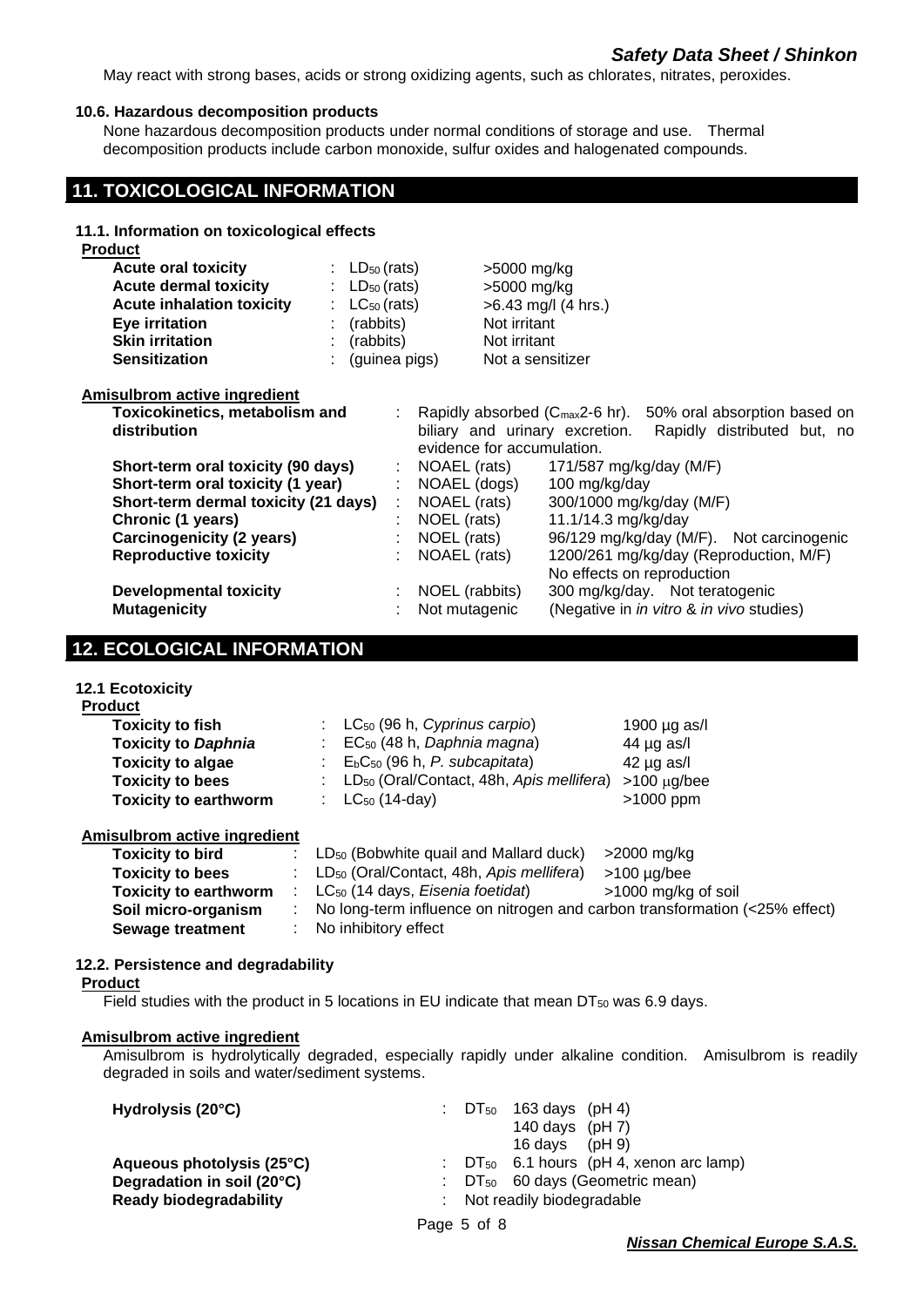### **12.3. Bioaccumulative potential**

### **Product**

No information is available for the product.

### **Amisulbrom active ingredient**

The potential of the active ingredient to accumulate in biota and pass through the food chain is considered to be low based on the BCF and a rapid degradation of the substance.

| Partition coefficient (n-octanol/water) | : log Pow | 4.4 |
|-----------------------------------------|-----------|-----|
| <b>Bioconcentration</b>                 | : BCF     | 176 |

### **12.4. Mobility in soil**

#### **Product**

No information is available for the product.

### **Amisulbrom active ingredient**

Amisulbrom is considered not to leach into ground water. **Adsorption/desorption :** Amisulbrom  $K_f^{abs}$ <sub>oc</sub> : 8156-44231 (immobile class)

# **12.5. Results of PBT and vPvB assessment**

### **Product**

No information is available for the product, but it will be regarded to be neither PBT nor vPvB based on the data of the active ingredient.

### **Amisulbrom active ingredient**

Based on the values of DT<sub>50</sub> in soil and BCF of the active ingredient, it is considered to be neither PBT nor vPvB.

### **12.6. Other adverse effects**

Not available.

### **13. DISPOSAL CONSIDERATIONS**

### **13.1. Waste treatment methods**

Do not contaminate water, foodstuffs, feed or seed by disposal.

### **PRODUCT DISPOSAL**

Wastes resulting from the use of this product that cannot be used or chemically reprocessed should be disposed of in a landfill approved for pesticide disposal or burned in incinerator in accordance with all applicable regulations.

### **CONTAINER DISPOSAL**

Completely empty container by shaking and tapping sides and bottom to loosen clinging particles. Do not reuse container. Triple rinse container, then puncture and dispose of by incineration in accordance with all applicable regulations.

# **14. TRANSPORT INFORMATION**

### **14.1. UN number**

3082

### **14.2. UN proper shipping name**

Environmentally hazardous substance, liquid, n.o.s. (amisulbrom)

### **14.3. Transport hazard class(es)**

Class 9

### **14.4. Packing group**

Packing Group III

### **14.5. Environmental hazards**

Marine Pollutant Label : Marine Pollutant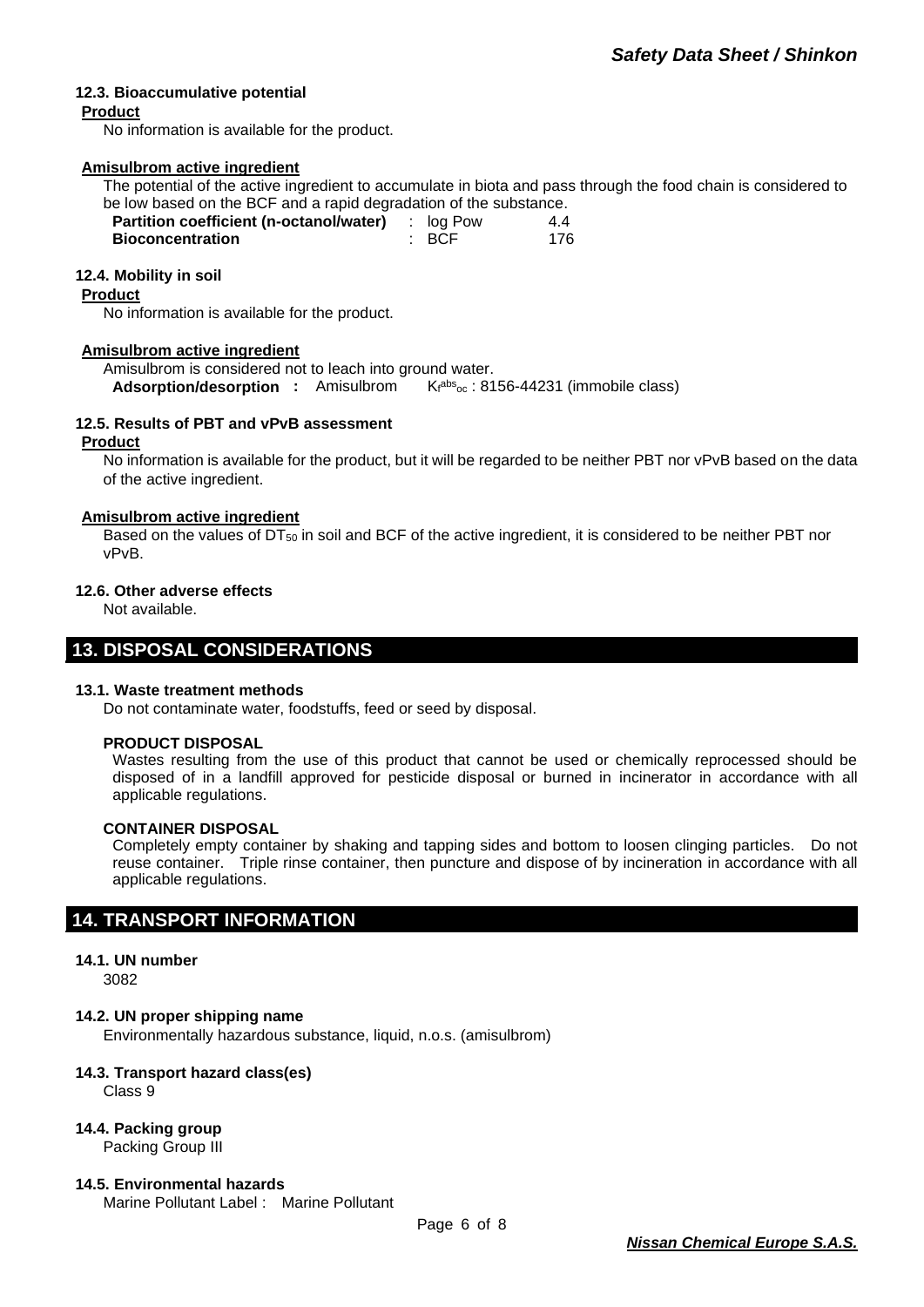### **14. TRANSPORT INFORMATION (continued)**

### **14.6. Special precautions for user**

No special precautions available.

**14.7. Transport in bulk according to Annex II of MARPOL73/78 and the IBC Code** No bulk transportation intended.

### **14.8. Supplemental information**

| <b>IMDG</b><br>UN no.<br>Class<br>Packing group<br>EmS                                    | 3082<br>9<br>: III<br>$F-A, S-F$                                                                                     |
|-------------------------------------------------------------------------------------------|----------------------------------------------------------------------------------------------------------------------|
| <b>IMDG</b> (continued)<br>Hazard label<br>Marine pollutant label<br>Proper shipping name | Miscellaneous (S)<br>Marine pollutant<br>Environmentally hazardous substance, liquid, n.o.s. (amisulbrom)            |
| <b>ICAO/IATA</b><br>UN no.<br>Class<br>Packing group<br>Proper shipping name              | 3082<br>9<br>$\pm$ 111<br>: Environmentally hazardous substance, liquid, n.o.s. (amisulbrom)                         |
| <b>ADR/RID</b><br>UN no.<br>Class<br>Packing group<br>Proper shipping name                | 3082<br>9<br>-III<br>Environmentally hazardous substance, liquid, n.o.s. (amisulbrom)<br>$\mathcal{L}^{\mathcal{L}}$ |
| <b>ADN/ADNR</b><br>UN no.<br>Class<br>Packing group<br>Proper shipping name               | 3082<br>9<br>$\pm$ 111<br>Environmentally hazardous substance, liquid, n.o.s. (amisulbrom)                           |

# **15. REGULATORY INFORMATION**

### **15.1. Safety, health and environmental regulations/legislation specific for the substance or mixture EU**

The product is regulated under the EU Directive(s) or Regulation(s) on plant protection products since it is one of plant protection products.

### **Further Information**

WHO Classification : III (Slightly hazardous)

JAPAN This product for use of pesticides is controlled under Agricultural Chemicals Regulation Law. Not classified under Poisonous and Deleterious Substances Control Law

### **15.2. Chemical safety assessment**

The chemical safety assessment has not been carried out for this product yet.